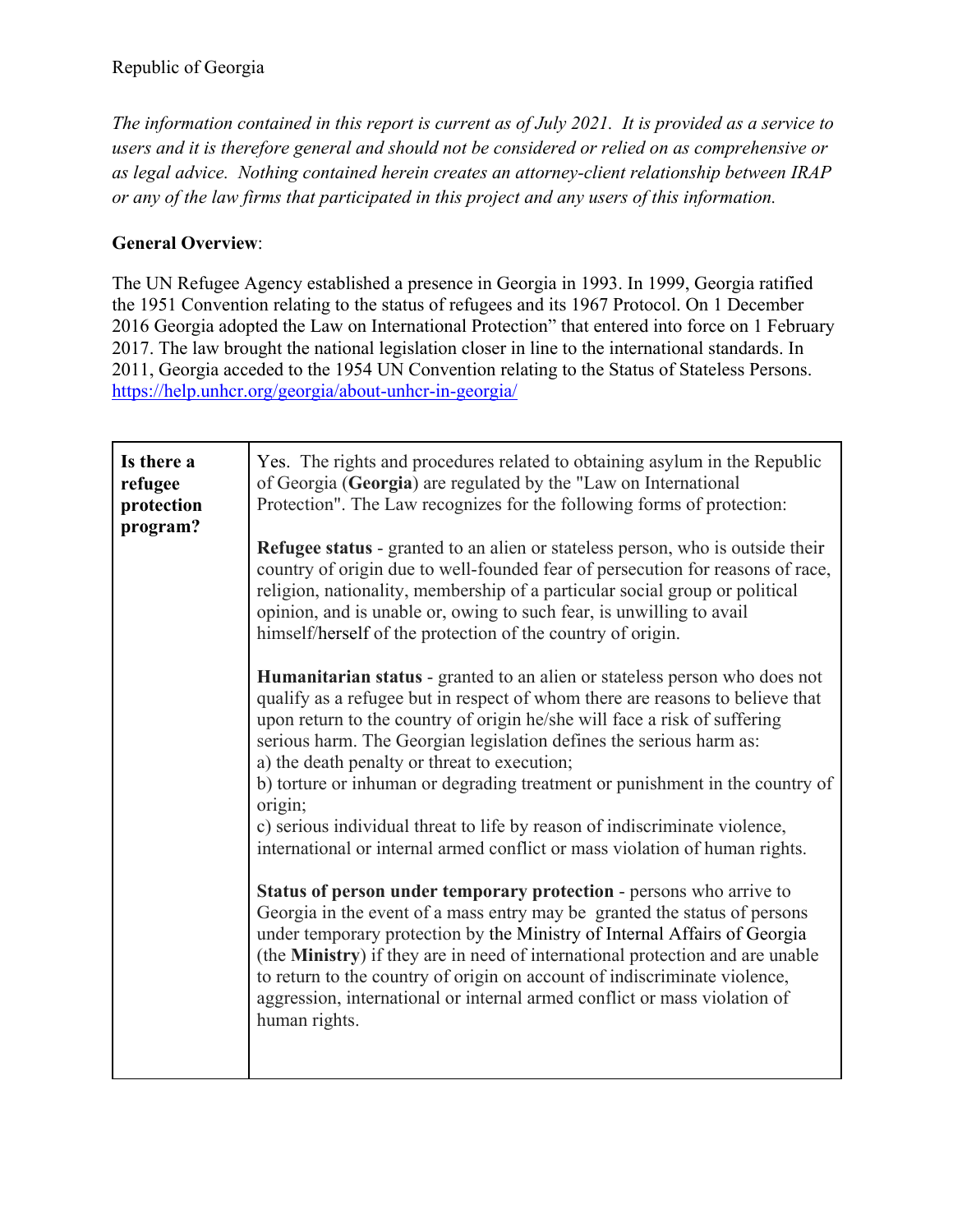|                                                                                                                                                                                               | 1) UNHCR Website: The UN Refugee Agency in Georgia<br>https://help.unhcr.org/georgia/# ga=2.58975981.1947580214.1627490345-<br>1188979214.1625842457;<br>2) Country-specific refugee sites:<br><b>State Commission on Migration Issues</b><br>https://migration.commission.ge/index.php?article_id=19&clang=1<br>3) Country's civil code or other immigration laws:<br>Law on International Protection No. 42-IS of 1 December 2016<br>https://matsne.gov.ge/en/document/view/3452780?publication=4                                                                                                                                                                                                                                                |
|-----------------------------------------------------------------------------------------------------------------------------------------------------------------------------------------------|----------------------------------------------------------------------------------------------------------------------------------------------------------------------------------------------------------------------------------------------------------------------------------------------------------------------------------------------------------------------------------------------------------------------------------------------------------------------------------------------------------------------------------------------------------------------------------------------------------------------------------------------------------------------------------------------------------------------------------------------------|
| Who runs any<br>available<br>refugee<br>protection<br>program?<br><b>Who</b><br>determines<br>which<br>applicants<br>qualify for<br>refugee<br>protection?                                    | According to the Law on International Protection, the Ministry is authorized<br>to determine which applicants qualify for refugee protection.<br>It has been reported that "a person arriving 'illegally' in a country, when<br>intercepted by border police, should be allowed to state his/her claim for<br>asylum before he/she is judged for illegal border-crossing or possession of<br>fake documents. Currently in Georgia, this right is rarely respected, since<br>most of the people now claiming asylum in the Martkopi centre have spent 6<br>months or more in prison before being able to make their claim for refugee<br>status "<br>$(htp://www.human rights.get/index.php?a=main&pid=15782⟨=eng)$                                 |
| Is the refugee<br>protection<br>program<br>functional?<br>For example,<br>how long does<br>it take<br>for decisions to<br>be issued?<br>What<br>percentage of<br>applications<br>are granted? | Under the regular procedure (as set out in Article 29 of the Law on<br>International Protection), an international protection application should be<br>considered within 6 months of its registration. This term can be extended for<br>up to 9 months.<br>Overall, the administrative procedure should not exceed 21 months from the<br>date of the submission of the application. However, as mentioned above and<br>further in this chart, there have been reports of denials of entry and delays in<br>being able to make the applications.<br>We understand as detailed on UNHCR's website that the following<br>procedure can generally be expected<br>(https://help.unhcr.org/georgia/applying-for-asylum/asylum-procedure-in-<br>georgia): |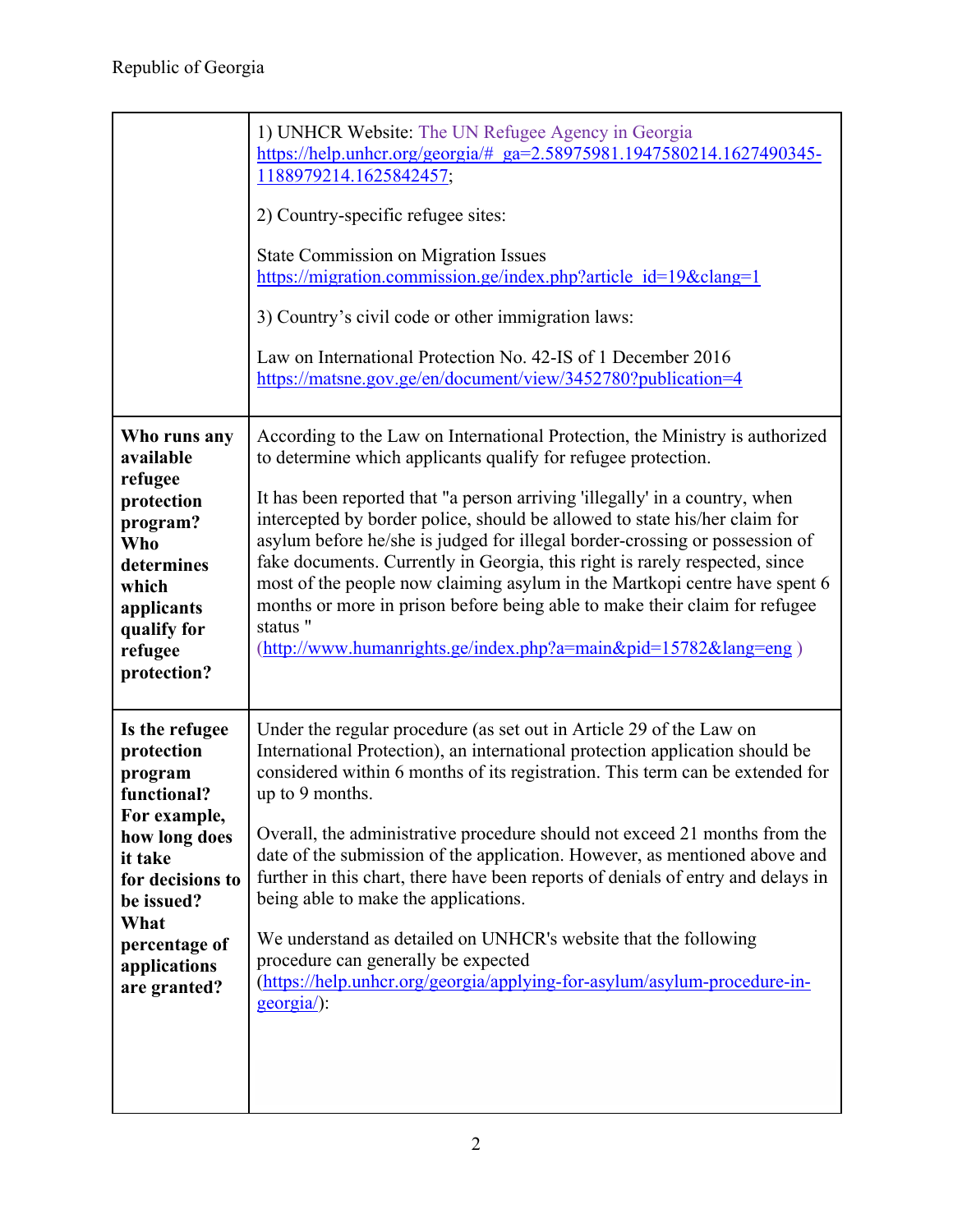| <b>Interview</b> |
|------------------|
|                  |

The Ministry conducts the interview with you and with your adult family members accompanying you. Authorized officials of the Ministry will explain the asylum procedure and your rights before the start of the interview.

- You should be prepared for an individual interview. During the entire asylum procedure, you must tell the truth, provide detailed information about the reasons for applying for international protection and present all available documents (i.e. ID and civil documents, education or work related documents and other documents that you possess).
- Interview and related written/audio recordings are confidential, which means that the information about you will not be shared with anyone but the authorized officials, who are reviewing your application or other Georgian state agencies, involved in the asylum procedure.
- You have the right to have an interpreter during the interview. You have the right to change the interpreter if you cannot understand him/her.

## **What do you need to bring to the profiling interview?**

You should bring to the Division of International Protection Issues of the Migration Department all available written documents supporting your asylum claim, if available:

- Personal identification documents (e.g. passport, ID card, travel document);
- Individual and status documents (e.g. birth and/or marriage and/or divorce certificate, guardianship document);
- Educational documents (e.g. certificates, diploma);
- Employment documents (e.g. certificate, working records, card);
- Membership cards (e.g. political parties, social organizations, union card);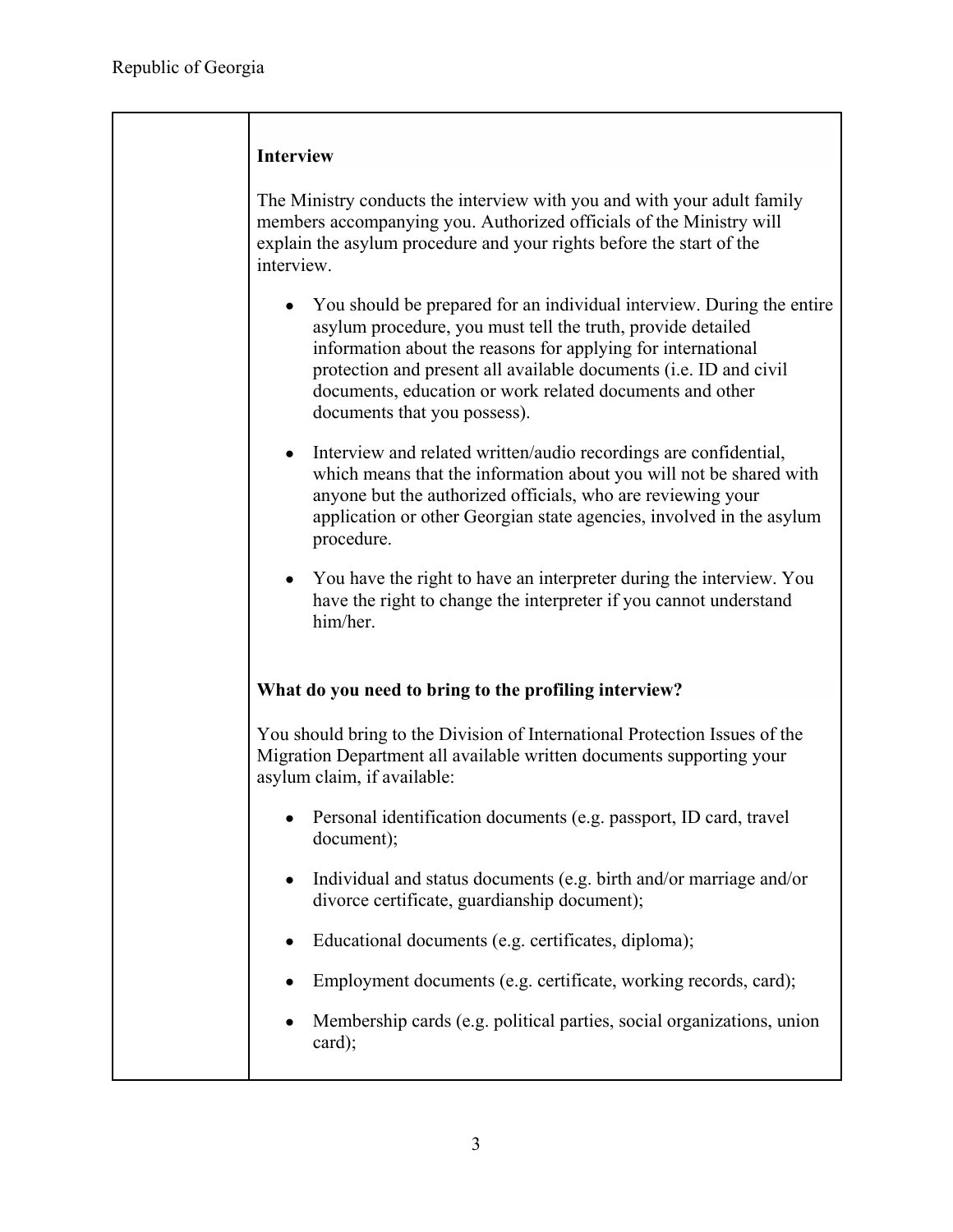|                                                                                                 | Any other available documents related to your application for<br>international protection.                                                                                                                                                                                                                                                                                                                                                                                                                                  |
|-------------------------------------------------------------------------------------------------|-----------------------------------------------------------------------------------------------------------------------------------------------------------------------------------------------------------------------------------------------------------------------------------------------------------------------------------------------------------------------------------------------------------------------------------------------------------------------------------------------------------------------------|
|                                                                                                 | <b>Decision</b>                                                                                                                                                                                                                                                                                                                                                                                                                                                                                                             |
|                                                                                                 | The Ministry may grant you refugee or humanitarian status or reject your<br>application for international protection. The decision will be delivered to you<br>in a written form in a language you understand.                                                                                                                                                                                                                                                                                                              |
|                                                                                                 | <b>Appeal</b>                                                                                                                                                                                                                                                                                                                                                                                                                                                                                                               |
|                                                                                                 | If you receive a negative decision from the Ministry, you have the right to<br>appeal it to the court within 1 month from the moment you receive the<br>decision. Your claim will be considered by the Tbilisi City Court (first<br>instance) and by the Tbilisi Court of Appeals (second instance). For free<br>legal aid you can address the Legal Aid Service of Georgia."                                                                                                                                               |
|                                                                                                 | However, according to the 2020 United States Department of State Report of<br>Human Rights Practices, with respect to Georgia, "UNHCR learned of a few<br>cases of asylum seekers who were denied access to the territory (and<br>consequently the asylum procedure) at the border and whose return may<br>have amounted to indirect refoulement. During 2019, but also in 2020, the<br>penalization for irregular entry for individuals accepted into the asylum<br>procedures remained a problem."                        |
|                                                                                                 | Furthermore, in the same US Department of State report, " UNHCR reported<br>concerns regarding applications from citizens of Afghanistan, Eritrea, Iran,<br>Iraq, Syria, Yemen being rejected automatically on national security<br>grounds, without a thorough examination on a case-by-case basis of the<br>threat posed by the individual applicants. Rejected asylum seekers from<br>those countries were rarely deported, nor were they detained, which brought<br>into question whether they posed a security threat. |
| Do refugees<br>have a right to<br>work? A right<br>to education?<br>A right to<br>medical care? | Law of Georgia on International Protection, Article 56 – Rights of an asylum<br>seeker:                                                                                                                                                                                                                                                                                                                                                                                                                                     |
|                                                                                                 | In Georgia, asylum-seekers have the right:                                                                                                                                                                                                                                                                                                                                                                                                                                                                                  |
|                                                                                                 | to stay in Georgia after applying for international protection                                                                                                                                                                                                                                                                                                                                                                                                                                                              |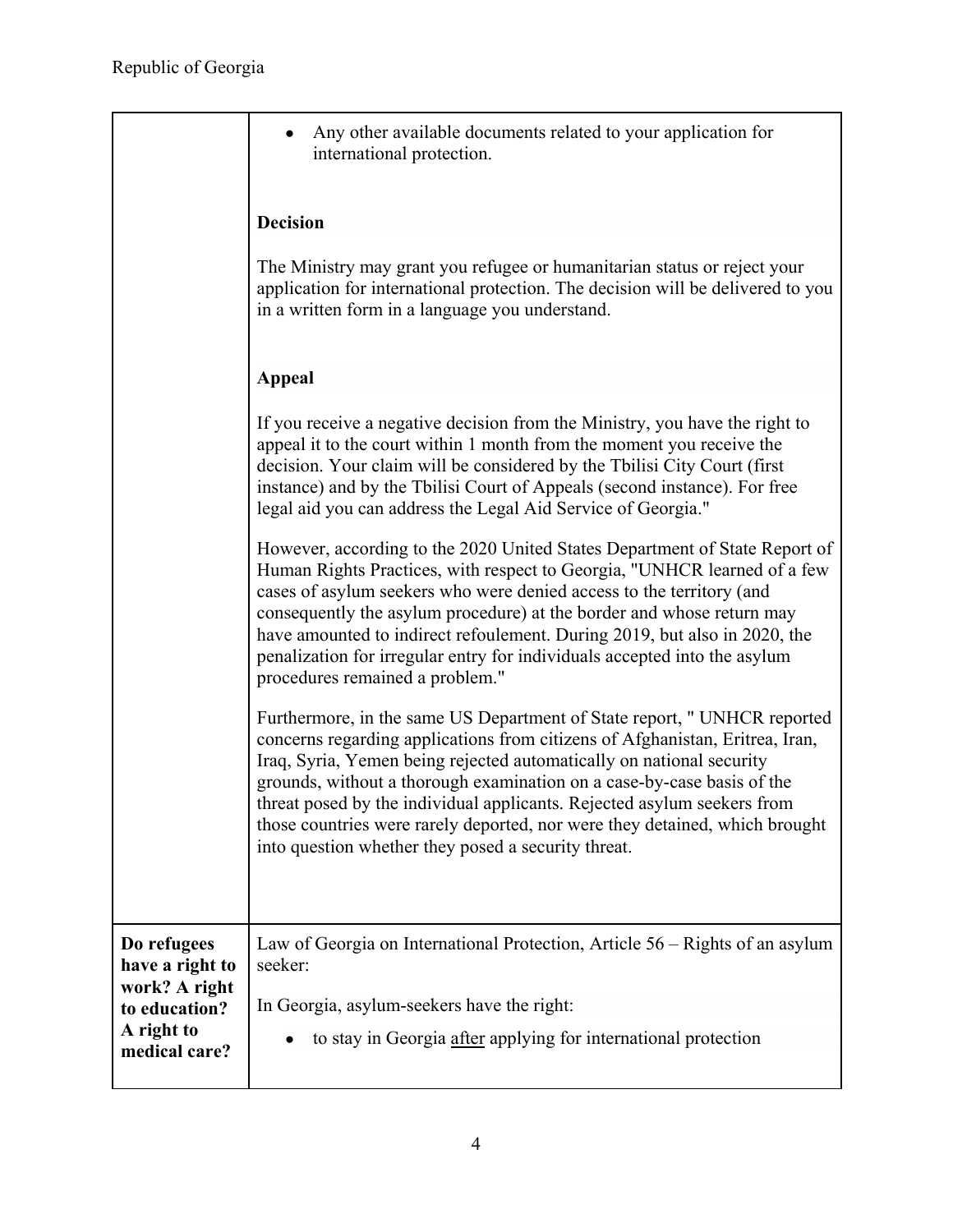| not to be extradited or refouled from Georgia, until the Ministry's<br>decision or a court's final judgement on their asylum application<br>enters into force<br>to be interviewed by an authorised official and the interpreter of the<br>$\bullet$<br>same gender<br>to have access to free services of an interpreter during asylum<br>procedure<br>to have access to free legal service in accordance with Georgia's Law<br>on Legal Aid during the court proceedings - [An English translation<br>of the law can be found here (note that it may not be the latest<br>$version -$<br>https://matsne.gov.ge/en/document/download/21604/11/en/pdf]<br>to stay in Martkopi Reception Centre (a reception centre with<br>$\bullet$<br>accommodation for up to approximately 125 persons, in Martkopki,<br>whose construction was funded by UNHCR, the US State<br>Commission and the European Commission) for the period of the<br>review of your application for international protection by the<br>Ministry<br>to receive an asylum-seeker certificate and a temporary ID card<br>$\bullet$<br>during the period of the asylum procedure<br>to have the right to access the state healthcare programs<br>$\bullet$<br>to have the right to pre-school and general education<br>$\bullet$<br>to be exempted from the payment of court fees during the appeals<br>proceedings<br>to have the right to work (including through self-employment) after<br>applying for international protection<br>Persons under international protection have legal access to the labor market.<br>However, we understand that many of the government work programs are<br>available only in the Georgian language.<br>For information on work and vocational programs:<br>https://help.unhcr.org/georgia/integration-support/vocational-<br>training/<br>It has also been reported that access to education can be difficult due to the<br>language barrier, notwithstanding the government's provision of Georgian<br>language classes.<br>For information on educational programs (including language classes):<br>https://help.unhcr.org/georgia/integration-support/georgian-language-<br>programs/ |
|------------------------------------------------------------------------------------------------------------------------------------------------------------------------------------------------------------------------------------------------------------------------------------------------------------------------------------------------------------------------------------------------------------------------------------------------------------------------------------------------------------------------------------------------------------------------------------------------------------------------------------------------------------------------------------------------------------------------------------------------------------------------------------------------------------------------------------------------------------------------------------------------------------------------------------------------------------------------------------------------------------------------------------------------------------------------------------------------------------------------------------------------------------------------------------------------------------------------------------------------------------------------------------------------------------------------------------------------------------------------------------------------------------------------------------------------------------------------------------------------------------------------------------------------------------------------------------------------------------------------------------------------------------------------------------------------------------------------------------------------------------------------------------------------------------------------------------------------------------------------------------------------------------------------------------------------------------------------------------------------------------------------------------------------------------------------------------------------------------------------------------------------------------------------------------------|
|                                                                                                                                                                                                                                                                                                                                                                                                                                                                                                                                                                                                                                                                                                                                                                                                                                                                                                                                                                                                                                                                                                                                                                                                                                                                                                                                                                                                                                                                                                                                                                                                                                                                                                                                                                                                                                                                                                                                                                                                                                                                                                                                                                                          |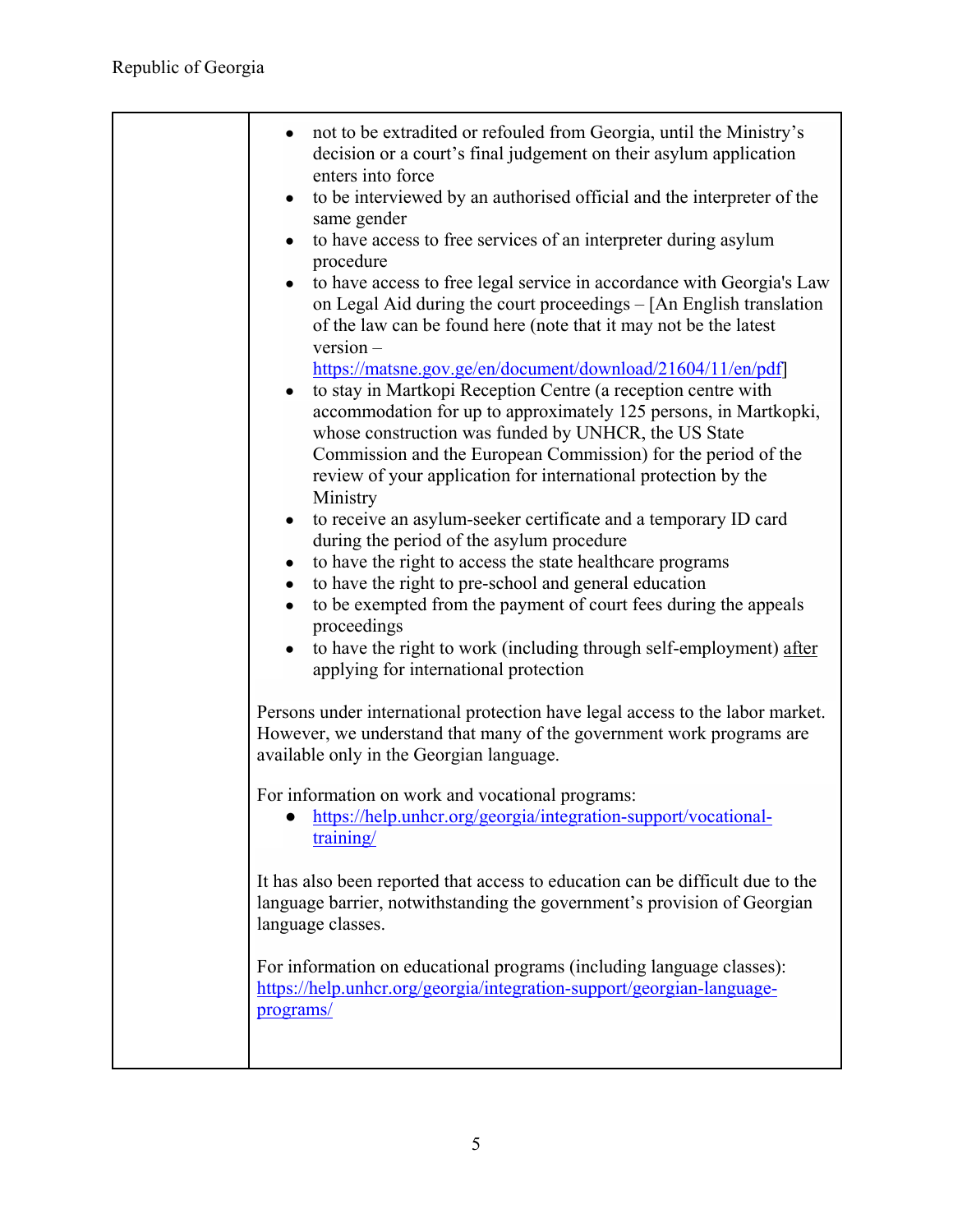| Are those<br>seeking<br>refugee<br>protection free<br>to live freely<br>or forced to<br>reside in<br>camps?                                                                                                                         | Law on International Protection, Article $23$ – Request for international<br>protection<br>Art 6. The placement of an asylum seeker at a reception centre, if required,<br>or his/her relocation to another place, is performed in accordance with the<br>procedure established by a normative act of the Minister.<br>Martkopi Reception Centre a reception centre in Martkopki, whose<br>construction was funded by UNHCR, the US State Commission and the<br>European Commission and is an open accommodation centre with 60 places.<br>As mentioned above, there have been reports of stateless persons being<br>detained when entering the country or prior to the submission of their<br>applications for refugee status. The UNHCR provides the following advice<br>for how to apply for refugee status while detained: "If you are detained/your<br>liberty is deprived in Georgia and wish to make an asylum application, you<br>can do so by:<br>writing a short letter in a language in which you can effectively<br>communicate, stating clearly that you wish to seek asylum in<br>Georgia, who and where you are and your reasons for applying for<br>asylum;<br>sending this letter directly to the Division of International Protection<br>Issues of the Migration Department under the Ministry of Internal<br>Affairs through confidential mail from the detention facility; |
|-------------------------------------------------------------------------------------------------------------------------------------------------------------------------------------------------------------------------------------|------------------------------------------------------------------------------------------------------------------------------------------------------------------------------------------------------------------------------------------------------------------------------------------------------------------------------------------------------------------------------------------------------------------------------------------------------------------------------------------------------------------------------------------------------------------------------------------------------------------------------------------------------------------------------------------------------------------------------------------------------------------------------------------------------------------------------------------------------------------------------------------------------------------------------------------------------------------------------------------------------------------------------------------------------------------------------------------------------------------------------------------------------------------------------------------------------------------------------------------------------------------------------------------------------------------------------------------------------------------------------------------------|
|                                                                                                                                                                                                                                     | asking social workers or administration staff of the detention facility<br>for assistance with writing or sending your letter, if necessary."                                                                                                                                                                                                                                                                                                                                                                                                                                                                                                                                                                                                                                                                                                                                                                                                                                                                                                                                                                                                                                                                                                                                                                                                                                                  |
| Does a grant<br>of refugee<br>protection<br>result in a<br>pathway to<br>permanent<br>status? In<br>other words,<br>can a refugee<br>eventually<br>become a<br>citizen? Is<br>there another<br>form of legal<br>permanent<br>status | Upon granting the status of asylum-seeker, the person will be issued a<br>temporary residence card.<br>Refugees receive a renewable temporary residence permit for three years,<br>while protected humanitarian status holders receive a permit for one year,<br>renewable upon a positive assessment of the need for continued protection.<br>The government offered a path to naturalization for refugees residing on its<br>territory that includes required language and history tests. According to the<br>2020 US State Department Report on Human Rights, Georgian authorities<br>"purportedly denied naturalization to some applicants based on national<br>security concerns."<br>More information on Citizenship and Permanent Residency can be found at<br>(Public Service Hall - http://psh.gov.ge/main/menus/1)                                                                                                                                                                                                                                                                                                                                                                                                                                                                                                                                                                   |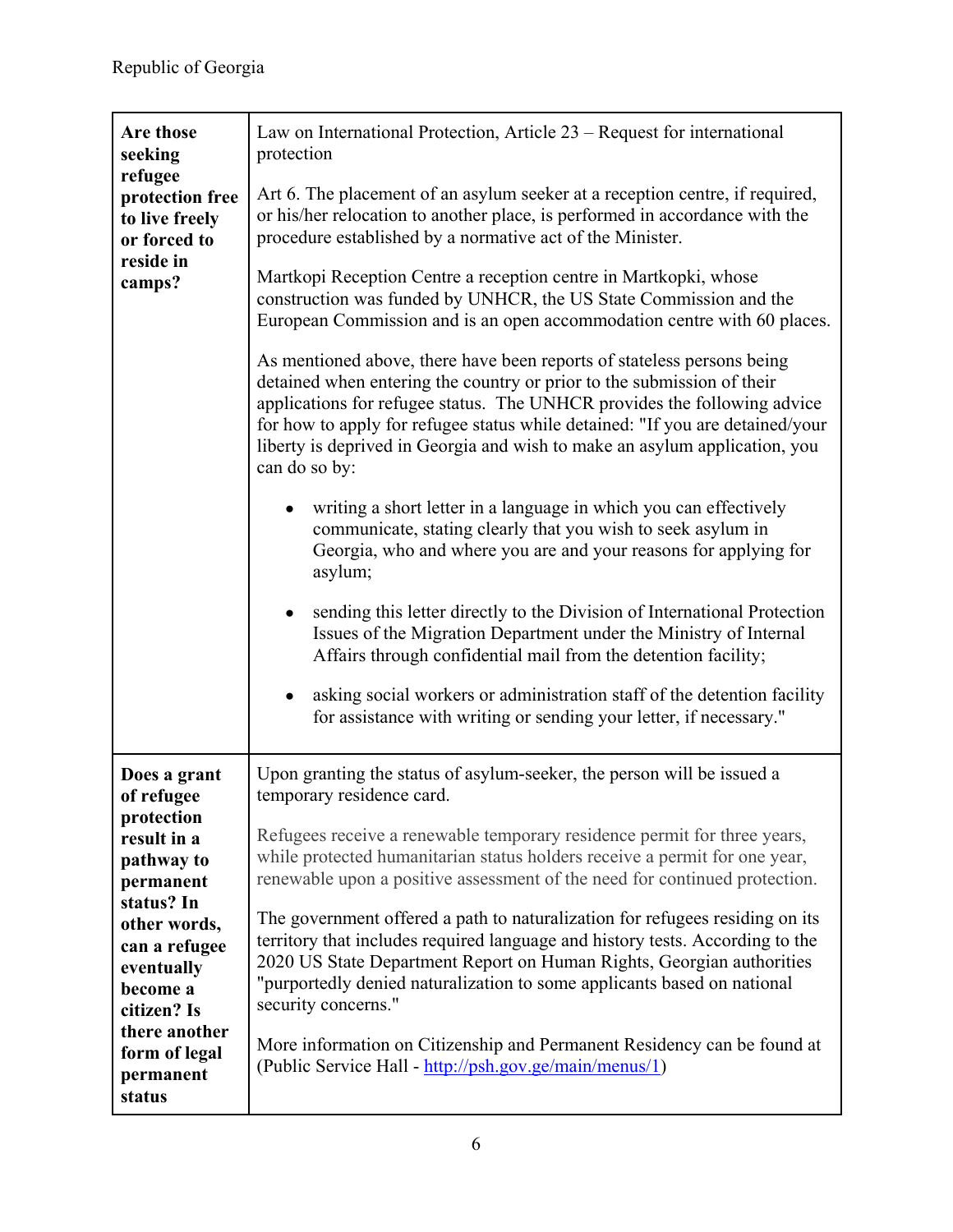| people with<br>In addition, the person with a refugee status will be issued a travel<br>refugee<br>document, while the person with a humanitarian status will be issued a travel<br>status?<br>passport.<br>In order to get a temporary residence card or a travel document/passport, a                                                                                                                                                                                                                                                                                    |
|----------------------------------------------------------------------------------------------------------------------------------------------------------------------------------------------------------------------------------------------------------------------------------------------------------------------------------------------------------------------------------------------------------------------------------------------------------------------------------------------------------------------------------------------------------------------------|
|                                                                                                                                                                                                                                                                                                                                                                                                                                                                                                                                                                            |
| person under international protection needs to apply to the territorial office<br>of the Public Service Development Agency, a branch of a Public Service<br>Hall or a Community Centre.<br>These travel documents/passports are issued free of charge within the period                                                                                                                                                                                                                                                                                                    |
| of 10 working days.                                                                                                                                                                                                                                                                                                                                                                                                                                                                                                                                                        |
| Does the<br>Country's civil code or other immigration laws; UNHCR reports                                                                                                                                                                                                                                                                                                                                                                                                                                                                                                  |
| country offer<br>Law on International Protection, Article 3 envisages four categories of<br>temporary<br>refugees:<br>protections                                                                                                                                                                                                                                                                                                                                                                                                                                          |
| available other<br>1. an asylum seeker – an alien or a stateless person, who has applied for<br>than refugee<br>international protection to a state agency and in respect of whom the<br>status? If so,<br>Ministry has not made a decision, or a court decision has not yet<br>what are they?<br>entered into legal force                                                                                                                                                                                                                                                 |
| 2. refugee – an alien or a stateless person who has been granted refugee<br>status on the basis of Article 15 of this Law                                                                                                                                                                                                                                                                                                                                                                                                                                                  |
| 3. a person holding humanitarian status $-$ an alien or a stateless person<br>who has been granted humanitarian status on the basis of Article 19<br>of this Law                                                                                                                                                                                                                                                                                                                                                                                                           |
| 4. a person under temporary protection – an alien or a stateless person<br>who has been granted the status of a person under temporary<br>protection on the basis of Article 21 of this Law                                                                                                                                                                                                                                                                                                                                                                                |
| Law on International Protection, Article $43 - A$ decision on granting or<br>What, if any,                                                                                                                                                                                                                                                                                                                                                                                                                                                                                 |
| refusing to grant refugee or humanitarian status<br>penalties are                                                                                                                                                                                                                                                                                                                                                                                                                                                                                                          |
| there for<br>Para 8. After the entry into force of a decision of the Ministry on refusing to<br>people without<br>grant refugee or humanitarian status to an asylum seeker, or where, after<br>status or<br>appealing such decision in accordance with the procedures established by<br>people who are<br>the legislation of Georgia, a relevant court judgment enters into force on<br>denied refugee<br>refusing to grant refugee or humanitarian status, an alien or a stateless<br>protection?<br>person is obliged to leave Georgia in accordance with the procedures |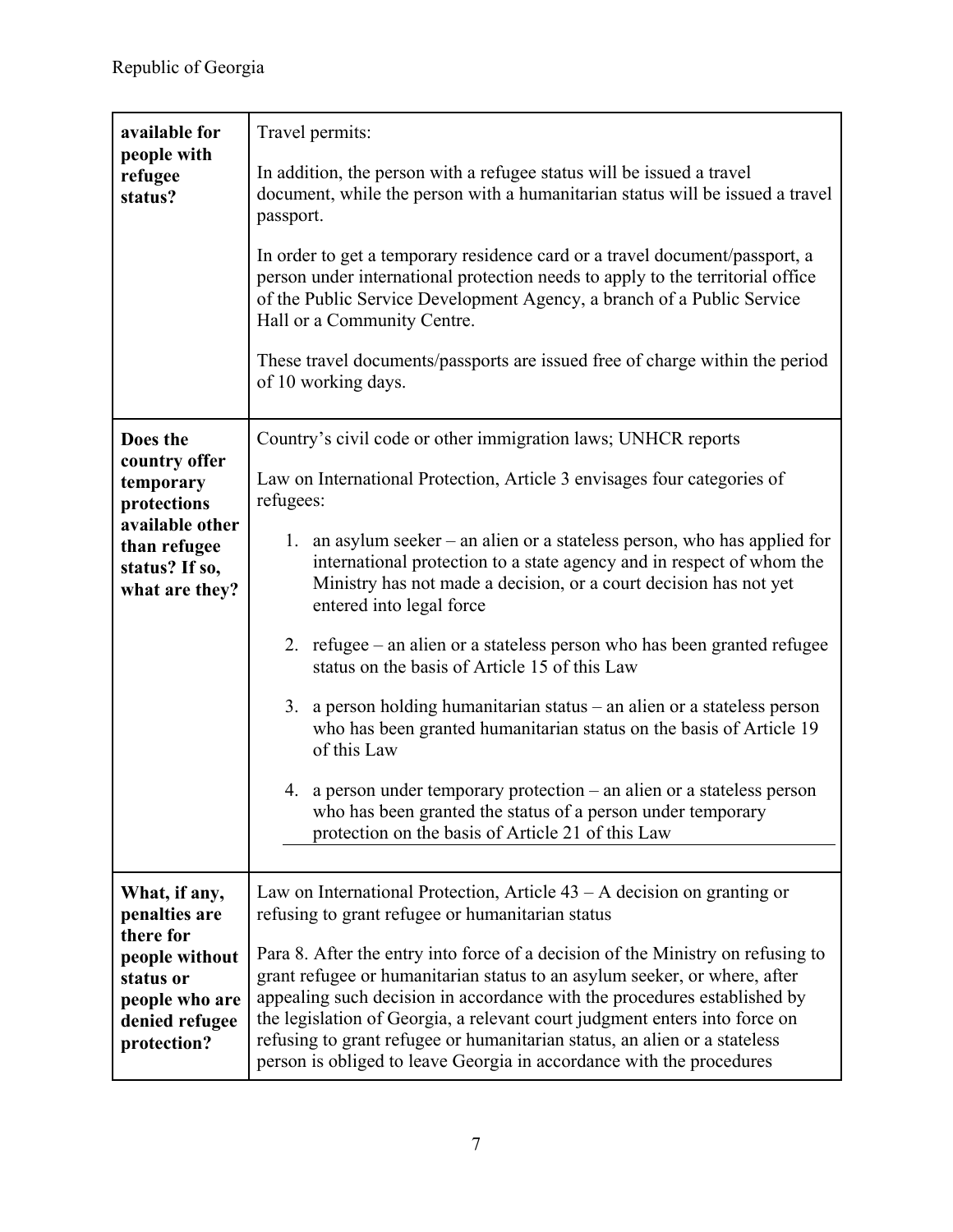|                                  | provided for by the Law on the Legal Status of Aliens and Stateless Persons,<br>unless there are other legal grounds for his/her stay in Georgia.                                                                                                                                                                                                                                        |
|----------------------------------|------------------------------------------------------------------------------------------------------------------------------------------------------------------------------------------------------------------------------------------------------------------------------------------------------------------------------------------------------------------------------------------|
|                                  | An appeal of a decision on removing a person (an alien) from Georgia must<br>be made within 10 days after the alien has been notified of the decision on<br>removal.                                                                                                                                                                                                                     |
|                                  | If a person is not granted international protection and there are no other legal<br>grounds for him/her to remain in Georgia, then he/she must leave the<br>country within 30 days, in accordance with the Law on Legal Status of<br>Foreigners and Stateless Persons. If he/she does not leave the country within<br>this timeframe, the official expulsion procedure may be initiated. |
|                                  | Failure to leave the country, as required by law, is also subject to<br>administrative penalties. Failure to pay such penalties could result in future<br>denial of a visa and entry into Georgia until such time that the penalty is<br>paid.                                                                                                                                           |
| What                             | Organizations with the consultative status (linked below)                                                                                                                                                                                                                                                                                                                                |
| organizations                    | • UN High Commissioner for Refugees                                                                                                                                                                                                                                                                                                                                                      |
| exist in-                        | · German International Cooperation Society (GiZ)                                                                                                                                                                                                                                                                                                                                         |
| country that                     | • Delegation of the European Union to Georgia                                                                                                                                                                                                                                                                                                                                            |
| can help                         | · International Organization for Migration                                                                                                                                                                                                                                                                                                                                               |
| displaced                        | • International Centre for Migration Policy Development                                                                                                                                                                                                                                                                                                                                  |
| people seek                      | · Innovations' and Reforms Centre                                                                                                                                                                                                                                                                                                                                                        |
| available                        | • Georgian Young Lawyers' Association                                                                                                                                                                                                                                                                                                                                                    |
| protections?                     | • Civil Development Agency                                                                                                                                                                                                                                                                                                                                                               |
| What other                       | • Public Defender (Ombudsman) of Georgia                                                                                                                                                                                                                                                                                                                                                 |
| organizations                    |                                                                                                                                                                                                                                                                                                                                                                                          |
| in the country<br>may be able to |                                                                                                                                                                                                                                                                                                                                                                                          |
| help displaced                   | Georgia - Pro bono legal aid Directory:<br>https://www.refugeelegalaidinformation.org/georgia-pro-bono-directory                                                                                                                                                                                                                                                                         |
| people access                    |                                                                                                                                                                                                                                                                                                                                                                                          |
| services and                     |                                                                                                                                                                                                                                                                                                                                                                                          |
| rights, even if                  |                                                                                                                                                                                                                                                                                                                                                                                          |
| their mission is                 |                                                                                                                                                                                                                                                                                                                                                                                          |
| not to                           |                                                                                                                                                                                                                                                                                                                                                                                          |
| specifically                     |                                                                                                                                                                                                                                                                                                                                                                                          |
| work with                        |                                                                                                                                                                                                                                                                                                                                                                                          |
| refugees and                     |                                                                                                                                                                                                                                                                                                                                                                                          |
| displaced                        |                                                                                                                                                                                                                                                                                                                                                                                          |
| people?                          |                                                                                                                                                                                                                                                                                                                                                                                          |
| Is there other<br>information    | Georgia is still dealing with a substantial number of internally displaced<br>persons (i.e., persons who are forced to flee their homes but who, unlike                                                                                                                                                                                                                                  |